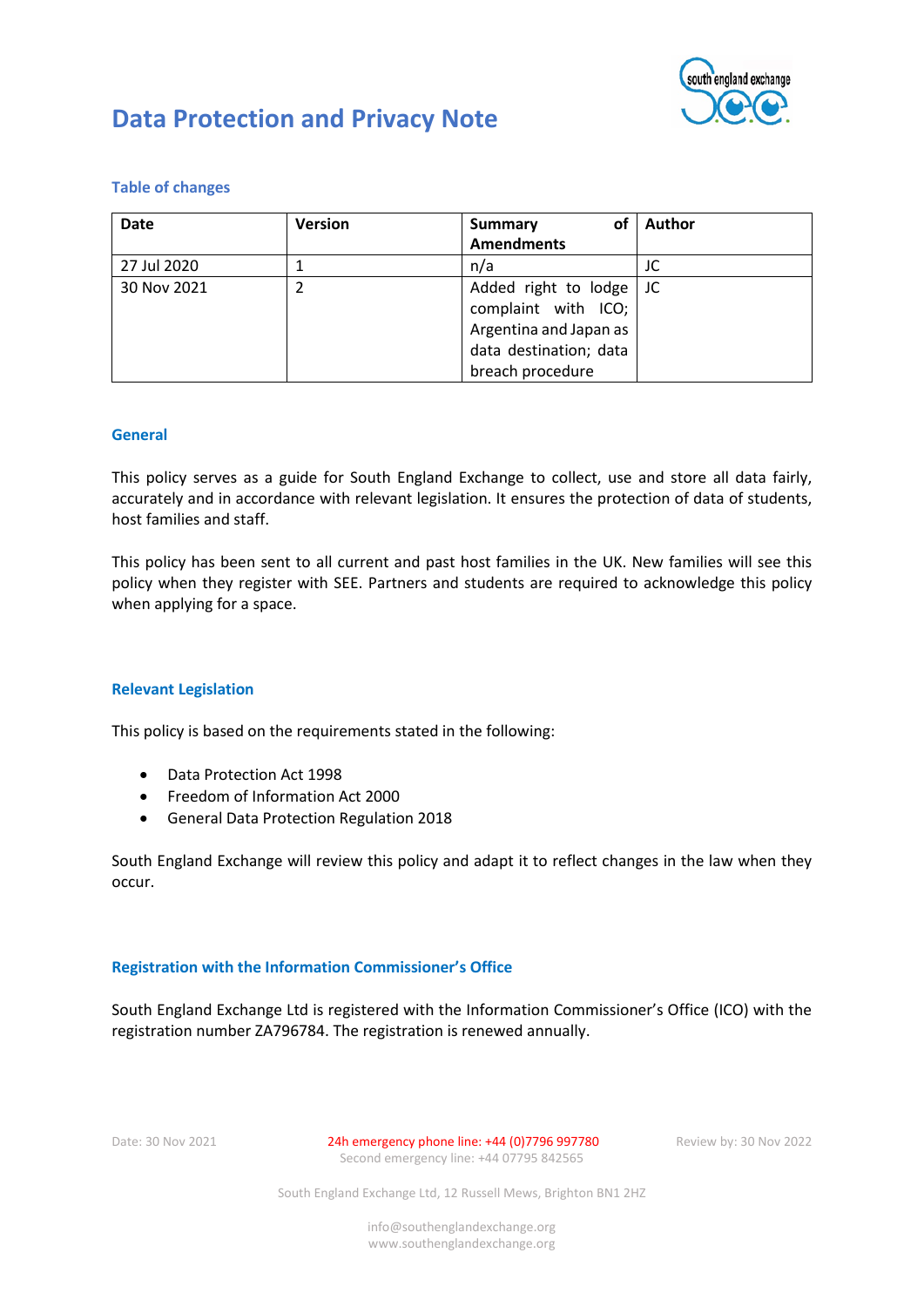

### **Data held by South England Exchange**

South England Exchange collects data from potential host families, students and schools. This includes

- Full legal names
- Date of birth
- Gender
- Professional background
- Address
- Telephone number
- Email address
- Family members, their names and ages
- Contact details for students' parents
- Medical information, medication
- Nationality and right to work in the UK (host families and staff only)
- DBS certificate number and date of issue (host families and staff only)
- Contact details for schools
- Names and positions of contact persons in schools

All data must be accurate and kept up to date. Staff are to update all databases as soon as they learn of a change.

### **Data sharing**

SEE collects data from potential host families and students. SEE only shares data for the purpose of student exchange and only shares as noted below:

- Student data is shared with potential host families to allow them to choose.
- Host family data is shared with potential students.
- After student and host family have been matched, this data is shared with the partner organisation.
- Student and host family data are shared within South England Exchange.
- Some student data is shared with schools, as are the name and contact details of the host family.
- Data about the student and host family is shared with social services when a student under 16 is placed.
- Data will be shared with authorities such as police or hospitals in the event of a medical emergency, a student having gone missing or a crime, if the authorities have a legitimate interest in the data.
- Contact details for host families, natural families, partner organisations and schools are shared with our accrediting body AEGIS (Association for the Education and Guardianship of

Date: 30 Nov 2021 24h emergency phone line: +44 (0) 7796 997780 Review by: 30 Nov 2022 Second emergency line: +44 07795 842565

South England Exchange Ltd, 12 Russell Mews, Brighton BN1 2HZ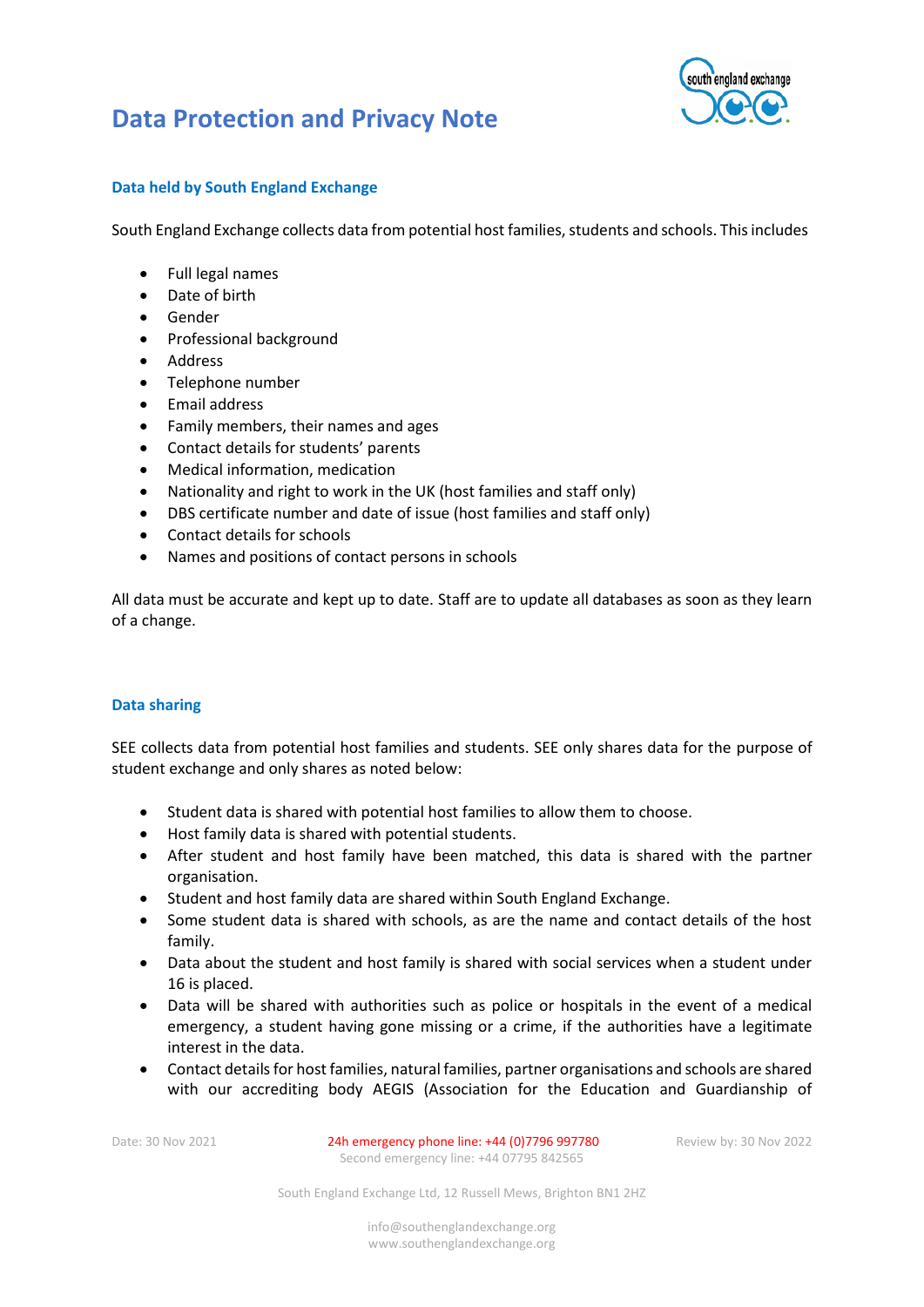

International Students, The Wheelhouse, Bond's Mill Estate, Bristol Road, Stonehouse, Gloucestershire GL10 3RF, www.aegisuk.net) for the purposes of SEE's accreditation and reaccreditation only. AEGIS will store the data in a safe way and delete them when (re)accreditation is complete.

#### **Data storage and protection**

South England Exchange: SEE stores family and student information for 10 years.

Data is stored on Zoho Creator and on Google Drive. There are no files or storage on any other software. Both platforms (Zoho and Google) are technically secure and GDPR compliant. Google Drive Data is only shared with SEE staff. Data about host family initial and annual visits is kept on paper in a locked cabinet.

Where data is shared with partner organisations, students, host families or schools, this is done using G Suite for Business. G Suite is technically secure and GDPR compliant. Recipients of messages are asked never to download personal data to their computers or devices.

All staff agree to be bound by data protection legislation. Downloading student or host family data onto computers and devices is not allowed. All information is accessed on the safe Drive only.

Host Families*:* Host families are required to delete all student data if the student is not coming to stay with them or after the student has left. Downloads are not permitted. Host families commit to not sharing student data. SEE will send student files only to host families who have acknowledged our GDPR commitment and whose acknowledgement is stored on Zoho database.

Students: Students commit to not sharing or downloading host family data and to deleting or destroying it once it is no longer needed.

Partner organisations: All our partner organisations are in the EEA, Argentina or Japan and bound by GDPR legislation or equivalent. Each partner organisation is responsible for ensuring data protection with their students and natural families. They acknowledge this policy each time they sign up a student with us.

Schools, Social Services, authorities: Each of these organisations is bound by GDPR legislation and has their own policy which we expect them to follow.

#### **Data breaches**

If a breach in data protection occurs accidentally or knowingly, SEE will contain it, record it and assess the risk to the data subjects concerned. Factors to be considered are the number of data subjects

Date: 30 Nov 2021 24h emergency phone line: +44 (0) 7796 997780 Review by: 30 Nov 2022 Second emergency line: +44 07795 842565

South England Exchange Ltd, 12 Russell Mews, Brighton BN1 2HZ

info@southenglandexchange.org www.southenglandexchange.org